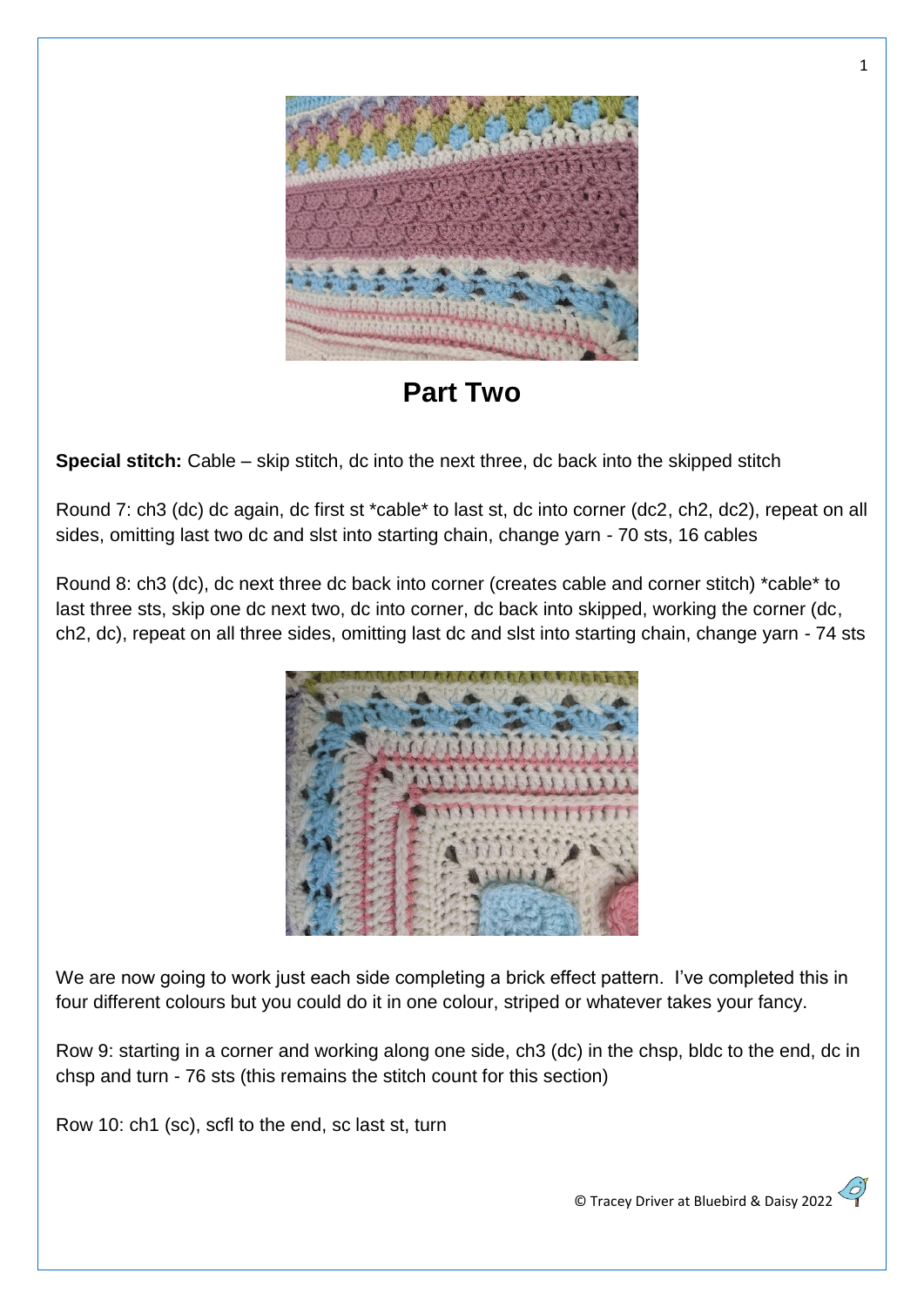Row 11: ch2 (dc) dc next, \*dcfl into the dc from two rows below, skip 1, dc 3\* repeat to last two, dcfl, skip 1 and dc next, turn

Row 12: repeat row 10

Row 13: ch2 (dc) \*dc3, dcfl into the dc from two rows below, skip 1\* repeat to end, dc last three, turn

Rows 14 to 17 – repeat 10 to 13 above

Complete rows 9 to 17 on all four sides



Using the four left over hearts from Part One, with good sides facing, match stitches to stitches sc through both loops to the corner, on the post side of the square join with 1 sc in the sc rows and 2sc in the dc rows – 12 sts each side



Round 18: start in the corner of one of the heart squares, ch3 (dc) dc again, \*skip the hidden stitch, and dc all stitches to the end, completing 10 dc across the heart square, dc2 in the corner, dc across the brick border (75 sts), dc2 in the corner, dc 10 across the heart to the next corner (dc2, ch2, dc2)\* repeat on all sides, omit the last dc2 and slst into starting ch - 103 sts